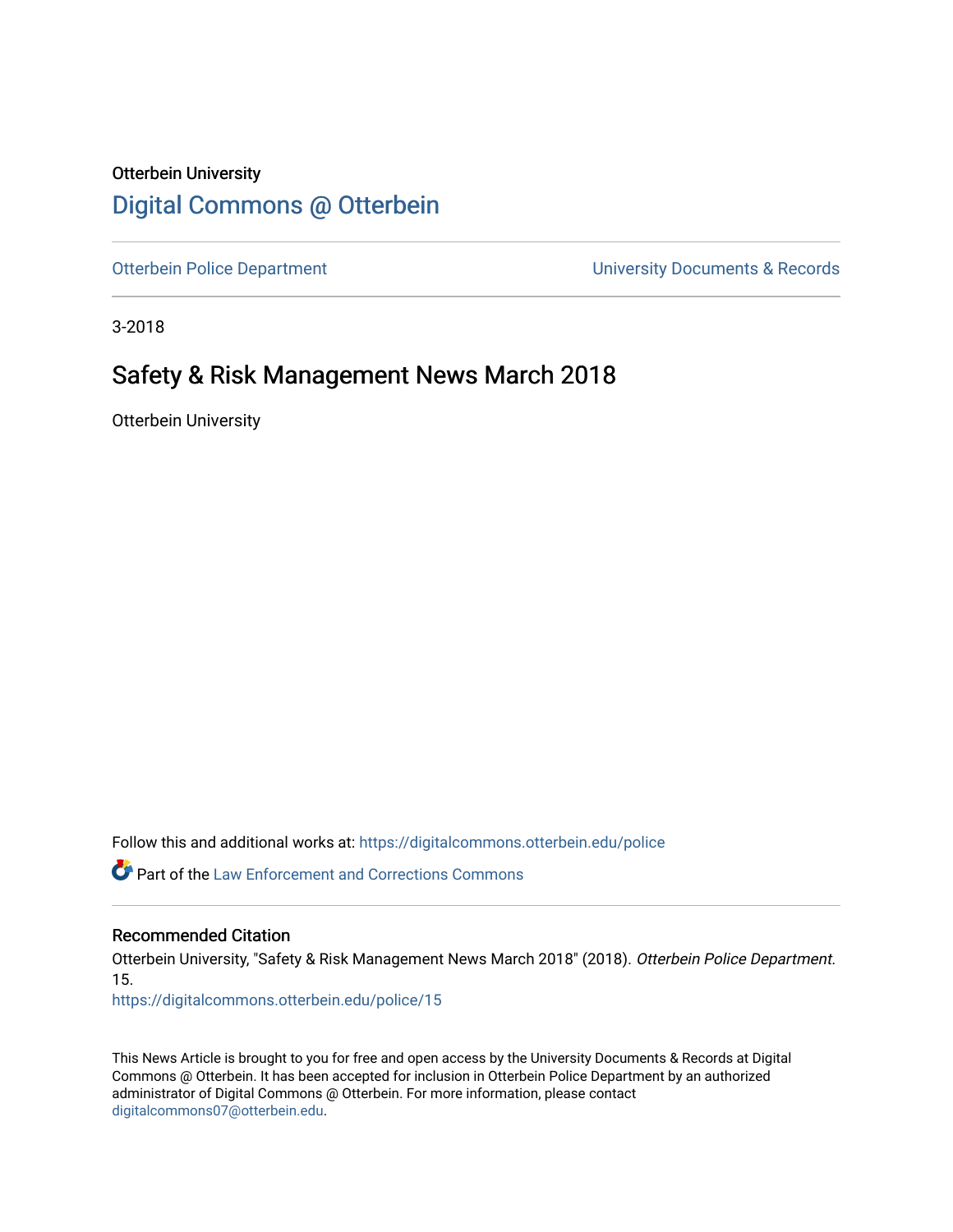

# **SAFETY & RISK MANAGEMENT NEWS**

**Current News in EH&S and Risk Management** March 2018 **March 2018** 

# Safety Member of the Quarter

Jason has served the Otterbein community as a Police Officer for over 11 years. Jason is one of the most active campus safety team members. He supports the safety team in any way possible and regularly updates the team on campus related safety issues. You may often see Jason standing in front of a classroom teaching, as one of his roles on campus is to provide response to active threats to faculty, staff and students on campus. In this role, Jason has made a tremendous impact on the campus community. Abramski also has played a huge part in the preparation for live emergency response drills on campus. These drills are the closet thing to a real incident the officers can get. The value of the experience in crisis decision making cannot be underestimated with this type of training. The live exercises allow the officers to make better decisions when faced with real world situations. These training drills would never happen without the efforts put forth by Officer Abramski. He is constantly sacrificing his own personal time to assist with the writing of the scenarios, the coordination with outside agencies such as the Westerville Police, Westerville Fire and most recently two tactical teams, the Delaware Tactical Unit (DTU) and the Ohio Sate University Special Response Team (OSU SRT). He has had great impact on the entire culture of being prepared on the Otterbein campus. We now have all areas of campus administration, faculty and students requesting private training sessions for their individual work areas. Abramski spends many hours designing tailored scenarios to assist in preparing for threats that might occur in individual offices, classrooms, residence halls and other work spaces. Outside of emergency response training and education, Jason also provides countless hours of service to the Otterbein community by serving as the Officer in Charge (OIC) of all "special duty events". As the OIC, he develops operation plans for event management providing direction and leadership to the other officers working the events and coordinates the events with the Westerville Fire and Police Departments. A task that has improved communications between the agencies and has allowed for better collaboration and management of all events on campus. Abramski also is the first Otterbein Police Officer to become a certified Firearms Instructor; allowing him to provide the annual qualification requirements to his department as well as to provide the department with enhanced training in marksmanship, close quarter combat skills, patrol rifle drills and range safety skills that they were not privileged to receive prior to his dedication and efforts. Jason also serves his department as a Field Training Officer, Chemical Repellent Instructor, and is a Gracie Survival Tactics Instructor. **Officer Jason Abramski**

In his free time, if you can believe he has any, Jason spends many hours coaching for several facilities; The Ronin Training Center, Olentangy Crossfit and New Albany Crossfit. He also finds time to go to the shooting range, to go boxing, and to roll on the mat doing some jui jitsu training. He even found time to complete basic SWAT school. If that doesn't fill his day, he ends it quietly with a good book to read or by watching the best shows TV has to offer, namely Shark Tank and Chicago Fire. I tend to believe that Jason dreams of also being a Fire Fighter!!!!!!!!!!!

Otterbein is very lucky to have Jason Abramski serving the community as an ambassador to the Campus Safety Team.

# Your Safety Matters

Be sure to reach out to any campus safety team members for campus safety issues that you might be aware of. You can also go onto the ozone, under the A to Z links and click on [Environmental Health & Safety](http://www.otterbein.edu/intranet/ESH.aspx) where you can submit campus safety concerns or near misses for review. We appreciate the fact that "Safety is Everyone's Responsibility".